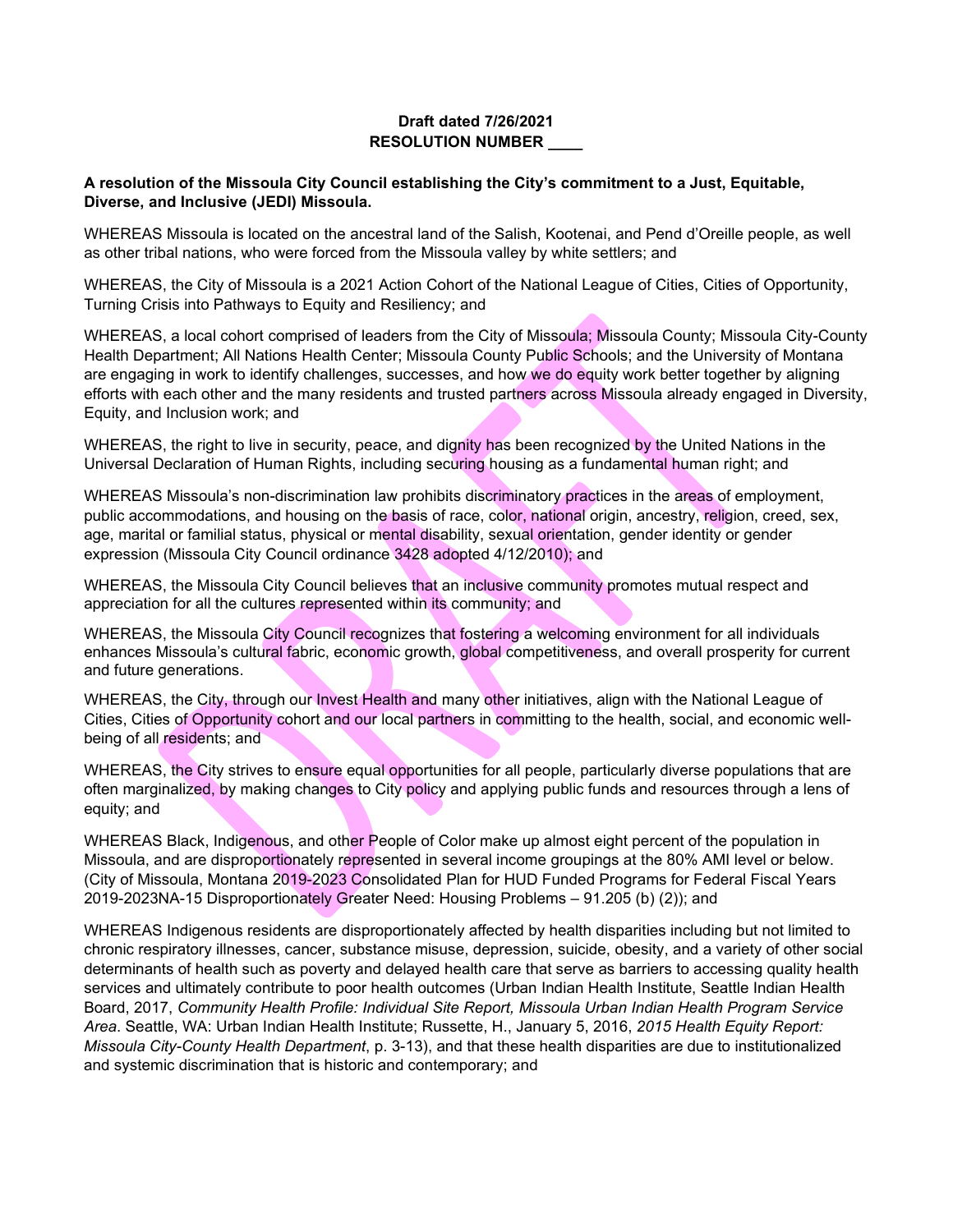WHEREAS, the City strategic plan and guiding principles outline the "shared responsibility to engage in the work required to dismantle systems of privilege and oppression"; and

WHEREAS, diversity, equity, and inclusion are strategies employed by other vibrant communities to ensure everyone has fair and just access to the resources they need for health, social, and economic well-being; and

WHEREAS, an equity approach ensures that all residents have the opportunity to grow, contribute, and develop to their fullest potential; and

WHEREAS, the City can better position itself to achieve its Strategic Goals by implementing proven equity practices and policies to address significant inequity in health outcomes and other disparities that decrease the quality of life for many low-income communities which are disproportionately represented by marginalized populations including people of color, Lesbian, Gay, Bisexual, Transgender, Queer and/or Questioning, Intersex, Asexual, and Two-Spirit (LGBTQIA+2S), persons with disabilities, aging adults, and where these identities intersect.

NOW THEREFORE BE IT RESOLVED that City Council committed to a Just, Equitable, Diverse, and Inclusive (JEDI) Missoula, including initiatives, efforts, strategies, and partnerships:

- 1. Which advance and create a Just, Equitable, Diverse, and Inclusive (JEDI) Missoula, free of systemic and structural inequalities--where our community is connected and honors our individualities. A healthy and vibrant community where we are welcomed and valued and our physical, mental, social, and spiritual needs are met. (Exhibit A – JEDI definitions)
- 2. That align and support the efforts of the National League of Cities, Cities of Opportunity cohort.
- 3. To facilitate and support the efforts of our many trusted partners.
- 4. To work collaboratively with our local JEDI cohort to create a shared roadmap to equity, recognizing that together we can be better.
- 5. To support the county-lead effort to create a JEDI Advisory Board and by supporting the JEDI workgroup.
- 6. To apply findings from our Listening, Engaging, Action, Reflection, Network (LEARN) audit in order to more fully engage and empower those most affected so we may together create a new, and better, normal.
- 7. To call upon all residents to engage in this critically important work.

NOW THEREFORE BE IT FURTHER RESOLVED that the Council prioritizes and advances efforts, based on information learned to date, by directing the Mayor and departments heads to develop a Justice, Equity, Diversity, and Inclusion Plan. The Plan will include:

- Strategies for reviewing and revising our policies, procedures, initiatives, and public engagement plans to better reflect justice, equity, diversity, and inclusion to ensure equitable delivery of City of Missoula services, including the necessary professional services and support staff to realize the Plan.
- Procuring JEDI consultants to expedite efforts and ensure the City of Missoula more closely resembles the community it represents by fostering justice, equity, diversity, and inclusion on our neighborhood councils, numerous boards and commissions, and in our hiring practices.
- Identify and establish tools and accountability mechanisms for measuring progress including creating a JEDI training and follow-up assessment processes to measure JEDI knowledge and skills application for City leadership, employees, commissions, boards, and City Council.
- Establish community engagement tools including a JEDI Advisory Board and community convening to advance efforts, engage and connect community with resources, and align our JEDI efforts with community partners' efforts.
- That this work begins in earnest upon adoption of the FY22 budget.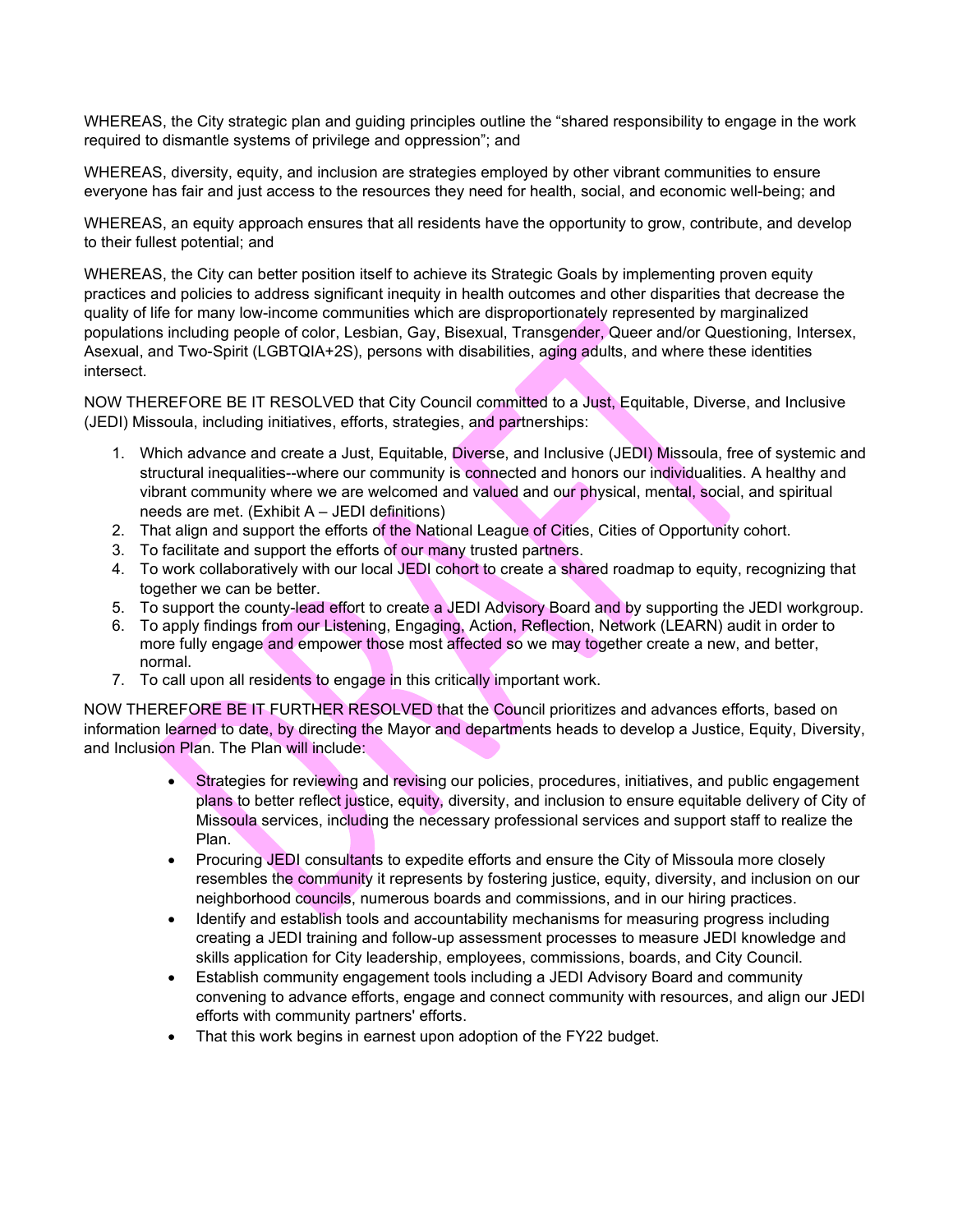Passed and adopted this \_\_\_ day of \_\_\_\_\_\_, 2021.

**ATTEST: APPROVED:**

Martha L. Rehbein, CMC John Engen Legislative Services Direct/City Clerk Mayor